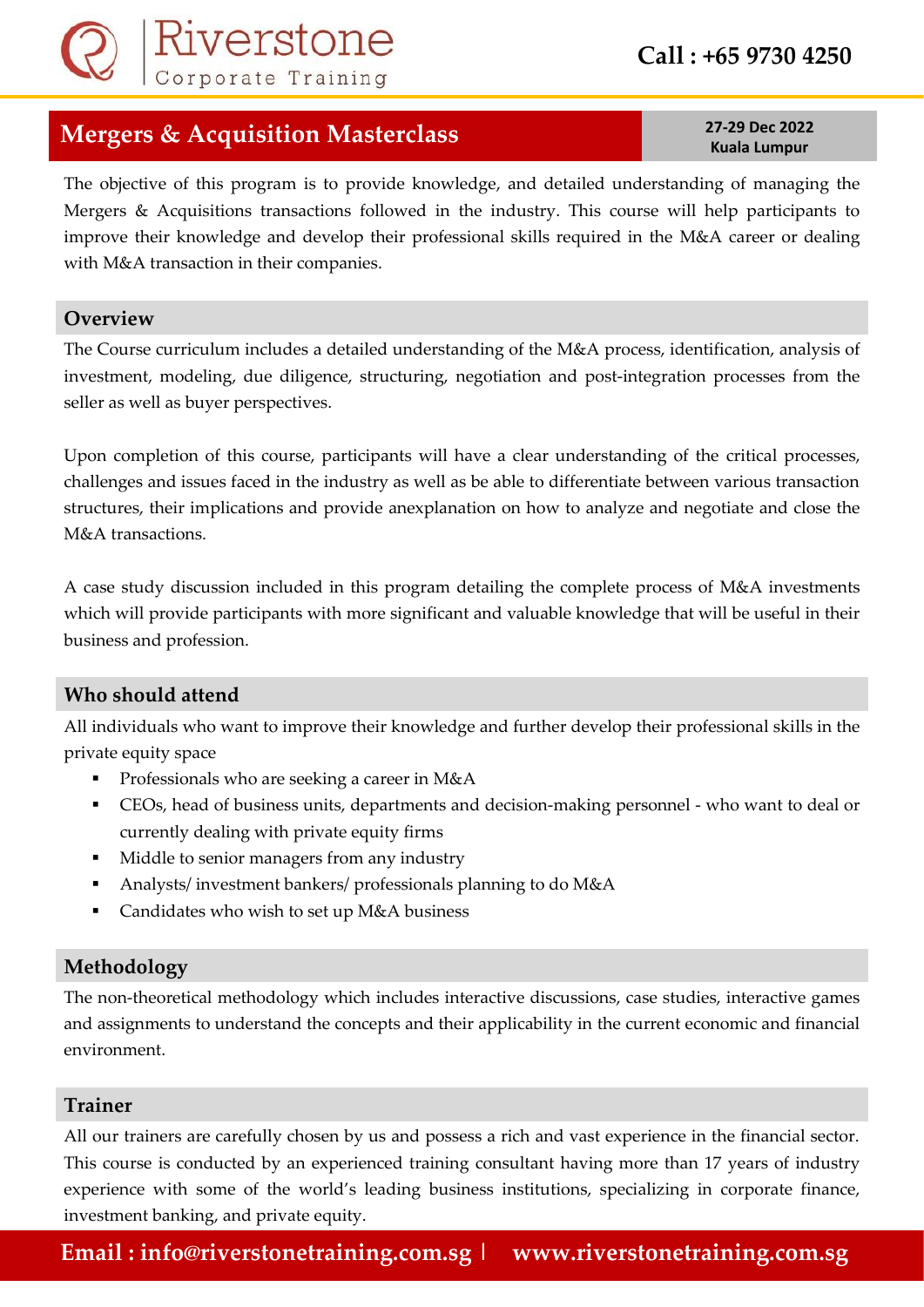

# **Mergers & Acquisition Masterclass 27-29 Dec 2022**

**Kuala Lumpur**

### **Course Content**

### **Module – 1**

### **Introduction**

- Introduction
- What constitutes M&A?
- How M&A is different from Strategic Alliance
- Summary of M&A processes identification, due diligence and acquisition, documentation, Integration

### **Module – 2**

### **Various Types of M&A and Strategic Reason for M&A**

- Why do companies M&A?
- Strategic and Tactical Reasons for doing M&A
- Various Types of M&A
- Pitfalls and advantages for these Strategic decisions

### **Module – 3**

### **Success Factor and Parties involved in M&A Transactions**

- Key Parties Involved
- Pre-requisites to an M&A
- Critical Success Factors and pitfalls to avoid

### **Module – 4**

### **Key Process involved in M&A**

- Steps by Step Approach in M&A
- Why analyze the Industry?
- How to identify the target companies and approach
- Various Criteria to be applied to the Target

### **Module – 5**

### **How to create a comprehensive model and analysis for M&A Transactions**

• Build and Critical combined statements

- How to integrate the data of two companies and build the synergies the combined entity
- Financial Analysis and Effects of M&A
- Calculation of Purchase Price Consideration and Goodwill
- Sources and Uses of Fund
- Shareholding and its impact due to dilution of shares

### **Module – 6**

### **Calculation and Analysis of EPS Accretion/Dilution**

- Detailed EPS calculations, including the pitfalls to avoid
- EPS Accretion/Dilution calculation and analysis
- Analysis Combined financial statement
- Analysis of Shares, convertibles, preference shares outstanding of the combined entity
- Exchange ratio calculation
- EPS Accretion/Dilution Analysis

### **Module – 7**

### **Valuation Model applied in M&A Transaction Valuation**

- Valuation Methods and adjustment of various premiums and discounts
- Discounted Cash Flow Adjusting for Synergies
- Types of Sensitivity Analysis in the M&A valuation
- 1-D Sensitivity Analysis
- 2-D Sensitivity Analysis
- One Stage vs Multi-Stage Models

### **Module – 8**

### **Managing Comparable Companies Analysis**

**Email : info@riverstonetraining.com.sg | www.riverstonetraining.com.sg**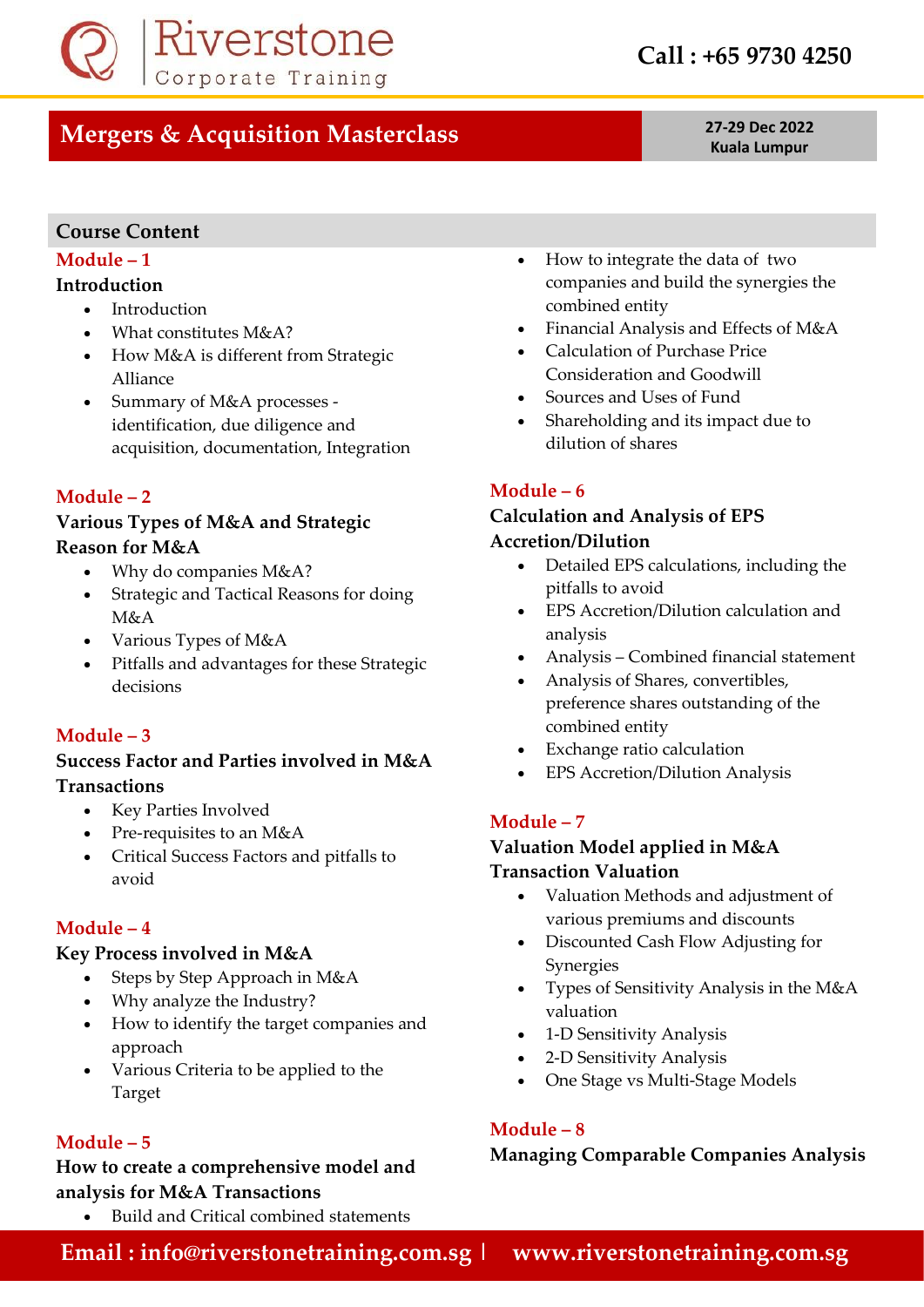

# **Mergers & Acquisition Masterclass 27-29 Dec 2022**

- Process of valuation based on comparative multiples - Compilation, adjustments, and rationalization
- Characteristics of Multiples
- Comparable Companies Analysis Pros and Cons
- Enterprise value multiples Equity value multiples
- Key issues and pitfalls
- Application of control or leadership premium, synergies, cash flows, illiquidity and minority discounts, etc

### **Module - 9**

### **How to analyze the company using Precedent Transactions Method**

- Key Challenges applying Precedent Transaction Method
- Precedent Transactions Analysis vs Trading Comps
- Pros and Cons
- Process/Steps of valuation based Precedent Transactions Analysis
- Critical adjustments in the compilation and analyzing precedent transactions

### **Module – 10**

### **How to identify and analyze the Synergies in M&A**

- Various types and their impact
- Cost Synergies
- Revenue Synergies
- Critical Success Factors and pitfalls to avoid

### **Module – 11**

### **Due Diligence**

- Why do Due Diligence?
- Various types of Due-diligence
- How to prepare a company for due diligence
- Creating a due diligence plan in line with the rationale
- Balancing the role of internal and external service providers
- How to resolve post due to diligence observations

### **Module – 12**

### **Deal Structuring and Negotiation and Closure**

- Keys terms and their impact on M&A business-
- How to negotiate effective terms sheets
- Key points to focus while negotiating SPA/SHA
- Key Structure used in M&A Transactions

### **Module – 13**

### **Post-Merger Integration**

- Why do M&A deals fail?
- Risks and its mitigation in M&A
- Key issues like Attrition, KMPs Retention Mechanism etc
- Financial Implications of Firing KMPs
- Management of hierarchal differences and cultural differences

# **Kuala Lumpur**